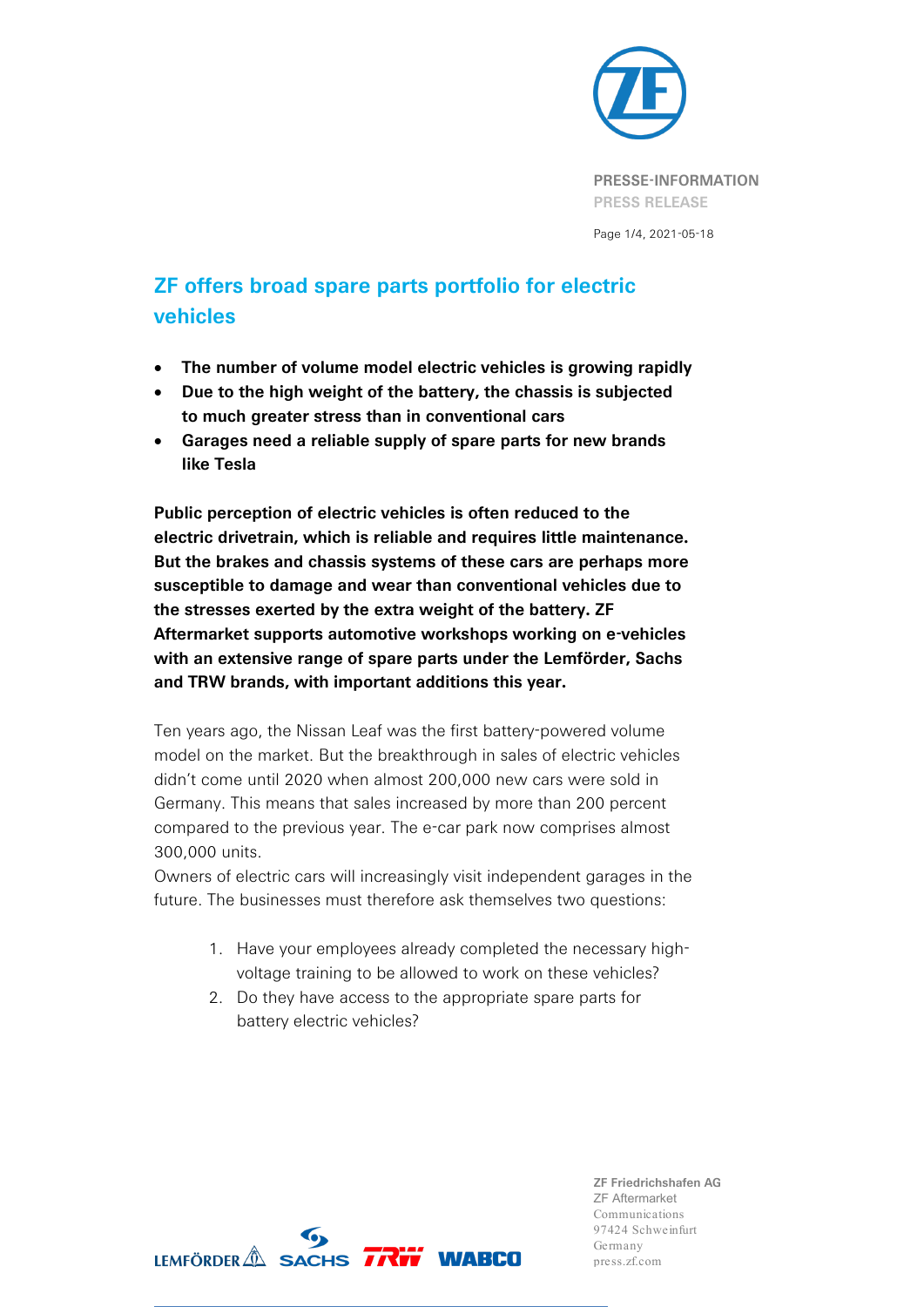

ZF Aftermarket is the supplier of choice because it not only offers an extensive range of spare parts for electric vehicles under its product portfolio of: Lemförder, Sachs and TRW brands, but also high-voltage training under the ZF [pro]Tech initiative.

### **Chassis and brake noises are more annoying in e-cars**

But how great is the need for maintenance and repair? After all, the energy storage and drive technology of practically all e-cars have so far proven to be extremely durable and low-maintenance. Due to the high mass of the traction battery being 300 to 500 kilograms heavier than conventional vehicles of comparable size, significantly more strain is put on springs, dampers and support joints. The high torque of the electric motors also puts greater stress on the chassis parts and increases tyre wear. Workshops should therefore take a close look at the chassis of these vehicles.

And the brakes? Here, too little load is more likely to cause problems. Because these vehicles decelerate electrically in many driving situations, the service brakes are hardly used. As a result, the brake discs can corrode and the pads glaze over. Because electric cars are very quiet, owners quickly notice any rattling suspensions or grinding brakes which limit driving comfort much more than with petrol or diesel cars, because the engine drowns out these noises.

### **Low-noise brake pads for electric cars**

With an extensive range of spare parts from the Lemförder (steering and suspension components), Sachs (shock absorbers) and TRW (brakes) brands, ZF Aftermarket supports automotive operations in many chassis repair cases. The range extends from the Nissan Leaf to the Tesla S and X models. A special brake disc for the Tesla Model S is available under the TRW brand and the low-noise brake pad branded TRW Electric Blue is suitable for practically all electric cars on the European market.

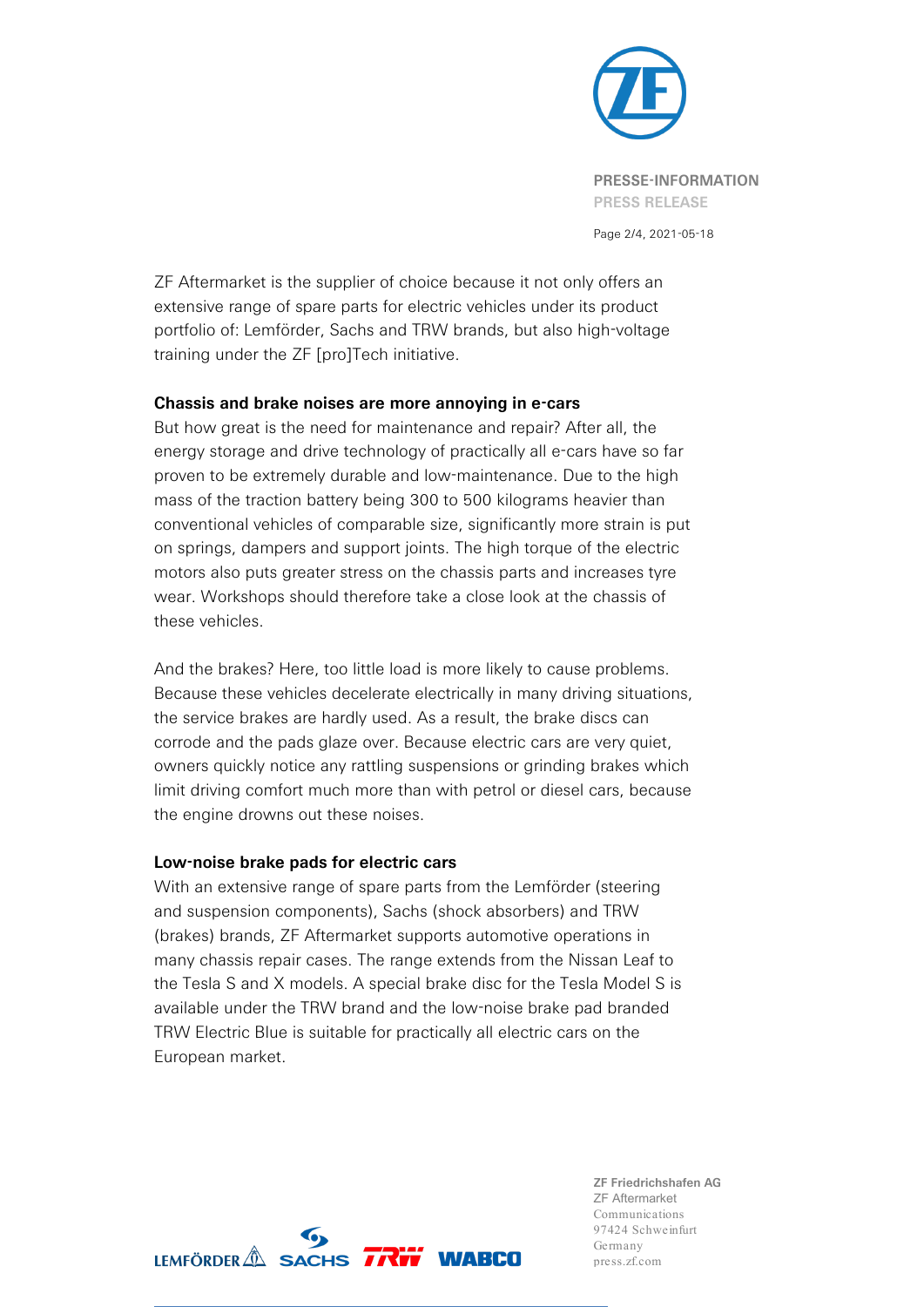

Page 3/4, 2021-05-18

ZF Aftermarket is set to expand its portfolio for electric cars even further in 2021. In the next few months, for example, the company will be launching suspension and steering components for the VW ID.4, ID.3 and Skoda Enyaq models. ZF is also an original equipment supplier for the Volkswagen electric models.

### Caption:

ZF Aftermarket supports independent workshops with a comprehensive range of spare parts for e-vehicles.

Photo: ZF

Press contact:

### **Fabiola Wagner,**

Head of Aftermarket Communication Phone: +49 9721 4756-110, Fax: +49 4755-658, E-mail: fabiola.wagner@zf.com

## **Patric Roos,**

Aftermarket Communications International Phone: +49 9721 4756-516, Fax: +49 4755-658, E-mail: [patric.roos@zf.com](mailto:patric.roos@zf.com)

### **About ZF**

ZF is a global technology company suppling systems for passenger cars, commercial vehicles and industrial technology, enabling the next generation of mobility. ZF allows vehicles to see, think and act. In the four technology domains of Vehicle Motion Control, Integrated Safety, Automated Driving, and Electric Mobility, ZF offers comprehensive product and software solutions for established vehicle manufacturers and newly emerging transport and mobility service providers. ZF electrifies a wide range of vehicle types. With its products, the company contributes to reducing emissions, protecting the climate and enhancing safe mobility.